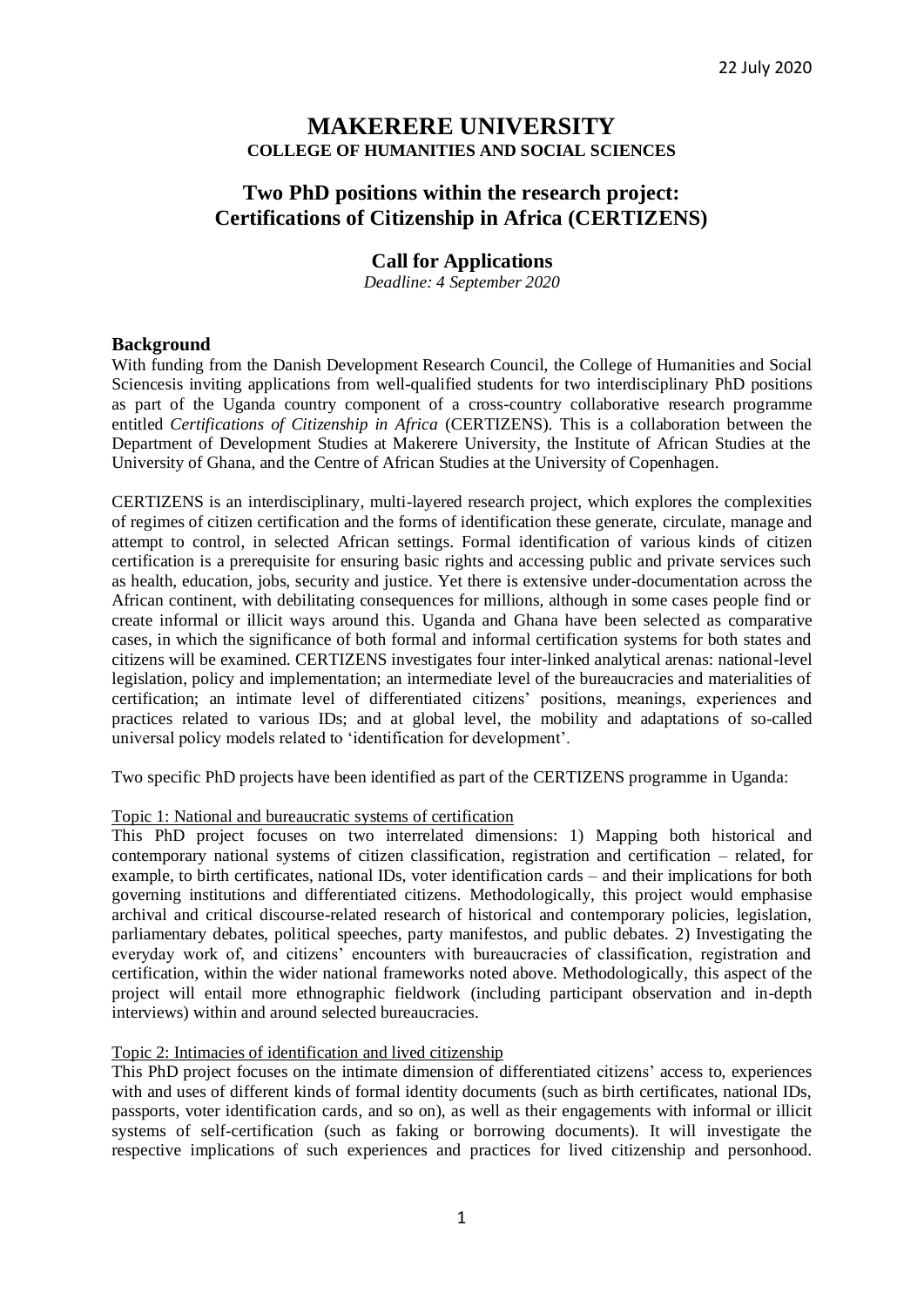Methodologically, it will entail detailed ethnographies of selected groups of citizens, including detailed life histories, go-along methods, and participant observation.

Applicants are asked to consider these PhD projects when making the application.

While registered at Makerere University and following the usual PhD education, the two successful PhD candidates will be part of a cohort of five PhDs internationally, as well as several senior scholars, who are all part of the larger CERTIZENS research programme.

## **How to apply**

Applications are made online through the electronic application form found at: **[www.mak.ac.ug](http://www.mak.ac.ug/)** Click on 'Admissions' then 'Online applications'. To access the form, you will need to create an account if you do not already have one, and then use the email address and password from your account.

The completed application form and accompanying support documents, must be submitted online by **Friday 4 September** 2020.

### **Specific requirements**

Applications should include the following:

- A brief motivation letter, addressed to: The Principal, College of Humanities and Social Sciences, Makerere University, P.O BOX 7062 Kampala
- A research proposal of maximum four pages, related to only one of the two PhD topics outlined. This ought to include a brief outline of the envisaged project, and how it might be approached theoretically and methodologically.
- A recently updated CV
- Letters from two academic referees familiar with the applicant's work. (It is important that these referees are the same as those mentioned on the application form.)

### **General requirements**

Applicants should be able to demonstrate education and independent research experience within a relevant academic discipline such as African studies, anthropology, development studies, history, human geography, politics. The applicant should have excellent oral and written communication skills in English, as well as strong interpersonal and problem-solving skills.

## **Eligibility**

Applicants must fulfil the following criteria:

- Be a national of an African country (proven through the biodata page of a passport of national ID card)
- Hold a relevant Masters degree from a recognised university, completed not more than ten years prior to this application
- Show proof of fluency in English
- Proof of availability to undertake a full-time PhD for four years as from 1 January 2021
- Be under the age of 40 years by 31 December 2020.

### **Timeline**

The PhDs are fully funded for four years, starting in January 2021 and concluding in December 2024. The first year consists of cross-cutting courses and proposal development. Subsequent years include fieldwork and dissertation writing. In addition, the PhD students will participate in several